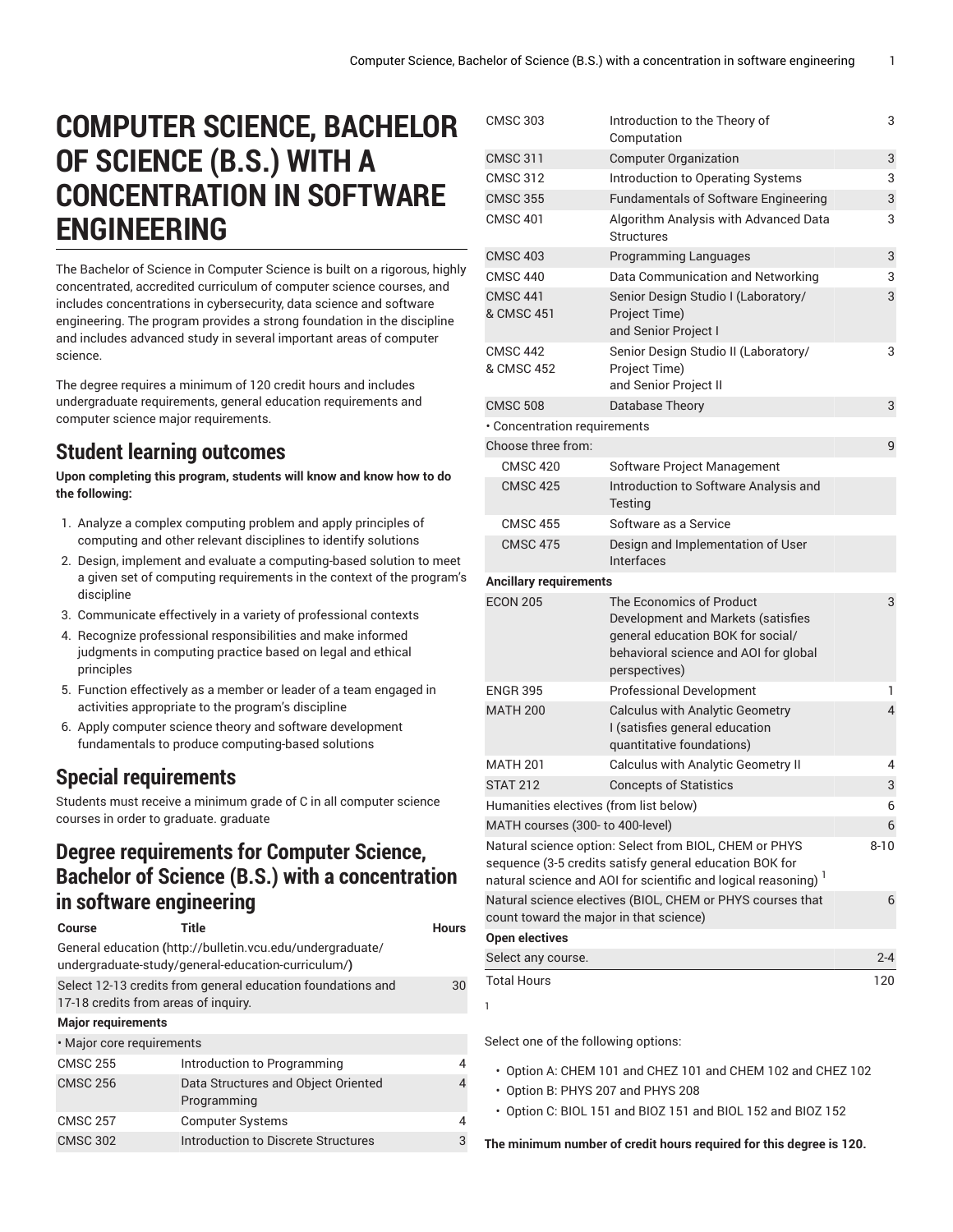# **Approved humanities electives**

| Course                   | Title                                                     | <b>Hours</b> |
|--------------------------|-----------------------------------------------------------|--------------|
| areas:                   | Select six credits from the following programs or subject | 6            |
| African-American studies |                                                           |              |
| American studies         |                                                           |              |
| Anthropology             |                                                           |              |
| School of the Arts       |                                                           |              |
| English                  |                                                           |              |
| Foreign language         |                                                           |              |
| History                  |                                                           |              |
| Philosophy               |                                                           |              |
| Psychology               |                                                           |              |
| Religious studies        |                                                           |              |
| Social work              |                                                           |              |
| Sociology                |                                                           |              |
| Urban studies            |                                                           |              |

Some courses in other programs (including most honors modules and other courses that focus on human behavior, communication and/ or social interaction) may be counted toward this requirement with departmental approval.

What follows is a sample plan that meets the prescribed requirements within a four-year course of study at VCU. Please contact your adviser before beginning course work toward a degree.

# **Freshman year**

| <b>Fall semester</b>                                                 |                                                                                                                                                           | <b>Hours</b> |
|----------------------------------------------------------------------|-----------------------------------------------------------------------------------------------------------------------------------------------------------|--------------|
| <b>CMSC 255</b>                                                      | Introduction to Programming                                                                                                                               | 4            |
| <b>UNIV 111</b><br>Play course<br>video for<br>Focused<br>Inquiry I  | Focused Inquiry I (satisfies general<br>education UNIV foundations)                                                                                       | 3            |
| General education courses                                            |                                                                                                                                                           | 6            |
|                                                                      | Humanities elective (from list)                                                                                                                           | 3            |
|                                                                      | Term Hours:                                                                                                                                               | 16           |
| <b>Spring semester</b>                                               |                                                                                                                                                           |              |
| <b>CMSC 256</b>                                                      | Data Structures and Object Oriented<br>Programming                                                                                                        | 4            |
| <b>CMSC 302</b>                                                      | Introduction to Discrete Structures                                                                                                                       | 3            |
| <b>ECON 205</b>                                                      | The Economics of Product Development<br>and Markets (satisfies general education<br>BOK for social/behavioral science and AOI<br>for global perspectives) | 3            |
| <b>MATH 200</b>                                                      | <b>Calculus with Analytic Geometry I</b><br>(satisfies general education quantitative<br>foundations)                                                     | 4            |
| <b>UNIV 112</b><br>Play course<br>video for<br>Focused<br>Inquiry II | Focused Inquiry II (satisfies general<br>education UNIV foundations)                                                                                      | 3            |
|                                                                      | Term Hours:                                                                                                                                               | 17           |

**Sophomore year**

| <b>Fall semester</b>                     |                                                                                                                                                         |           |
|------------------------------------------|---------------------------------------------------------------------------------------------------------------------------------------------------------|-----------|
| <b>CMSC 257</b>                          | <b>Computer Systems</b>                                                                                                                                 | 4         |
| <b>CMSC 355</b>                          | <b>Fundamentals of Software Engineering</b>                                                                                                             | 3         |
| <b>MATH 201</b>                          | Calculus with Analytic Geometry II                                                                                                                      | 4         |
| <b>UNIV 200</b>                          | Inquiry and the Craft of Argument (satisfies<br>general education UNIV foundations)                                                                     | 3         |
| arts)                                    | General education course (select BOK for humanities/fine                                                                                                | 3         |
|                                          | Term Hours:                                                                                                                                             | 17        |
| <b>Spring semester</b>                   |                                                                                                                                                         |           |
| <b>CMSC 303</b>                          | Introduction to the Theory of Computation                                                                                                               | 3         |
| <b>CMSC 311</b>                          | <b>Computer Organization</b>                                                                                                                            | 3         |
| <b>ENGR 395</b>                          | <b>Professional Development</b>                                                                                                                         | 1         |
| <b>STAT 212</b>                          | <b>Concepts of Statistics</b>                                                                                                                           | 3         |
| General education course                 |                                                                                                                                                         | 3         |
|                                          | Humanities elective (from list)                                                                                                                         | 3         |
|                                          | Term Hours:                                                                                                                                             | 16        |
| Junior year                              |                                                                                                                                                         |           |
| <b>Fall semester</b>                     |                                                                                                                                                         |           |
| <b>CMSC 312</b>                          | Introduction to Operating Systems                                                                                                                       | 3         |
| <b>CMSC 401</b>                          | Algorithm Analysis with Advanced Data<br><b>Structures</b>                                                                                              | 3         |
|                                          | Natural science elective (BIOL, CHEM or PHYS course that<br>count toward the major in that science)                                                     | 3         |
|                                          | Natural science option (3-5 credits satisfy general<br>education BOK for natural science and AOI for scientific<br>and logical reasoning) (select one): | $3-5$     |
| <b>CHEM 101</b>                          | General Chemistry I                                                                                                                                     | 4         |
| & CHEZ 101                               | and General Chemistry Laboratory I                                                                                                                      |           |
| <b>PHYS 207</b>                          | <b>University Physics I</b>                                                                                                                             | 5         |
| <b>BIOL 151</b><br>& BIOZ 151            | Introduction to Biological Sciences I<br>and Introduction to Biological Science<br>Laboratory I                                                         | 4         |
|                                          | Term Hours:                                                                                                                                             | $13 - 14$ |
| <b>Spring semester</b>                   |                                                                                                                                                         |           |
| <b>CMSC 403</b>                          | Programming Languages                                                                                                                                   |           |
| <b>CMSC 508</b>                          | Database Theory                                                                                                                                         | 3<br>3    |
|                                          | MATH course (300- to 400-level)                                                                                                                         | 3         |
|                                          |                                                                                                                                                         | 4-5       |
| <b>CHEM 102</b>                          | Natural science option (select one):                                                                                                                    | 4         |
| & CHEZ 102                               | General Chemistry II<br>and General Chemistry Laboratory II                                                                                             |           |
| <b>PHYS 208</b>                          | <b>University Physics II</b>                                                                                                                            | 5         |
| <b>BIOL 152</b>                          | Introduction to Biological Sciences II                                                                                                                  | 4         |
| & BIOZ 152                               | and Introduction to Biological Science<br>Laboratory II                                                                                                 |           |
|                                          | Term Hours:                                                                                                                                             | 13-14     |
| <b>Senior year</b>                       |                                                                                                                                                         |           |
| <b>Fall semester</b>                     |                                                                                                                                                         |           |
| <b>CMSC 420</b><br>or<br><b>CMSC 455</b> | Software Project Management<br>or Software as a Service                                                                                                 | 3         |
| <b>CMSC 441</b>                          | Senior Design Studio I (Laboratory/Project<br>Time)                                                                                                     | 2         |
| <b>CMSC 451</b>                          | Senior Project I                                                                                                                                        | 1         |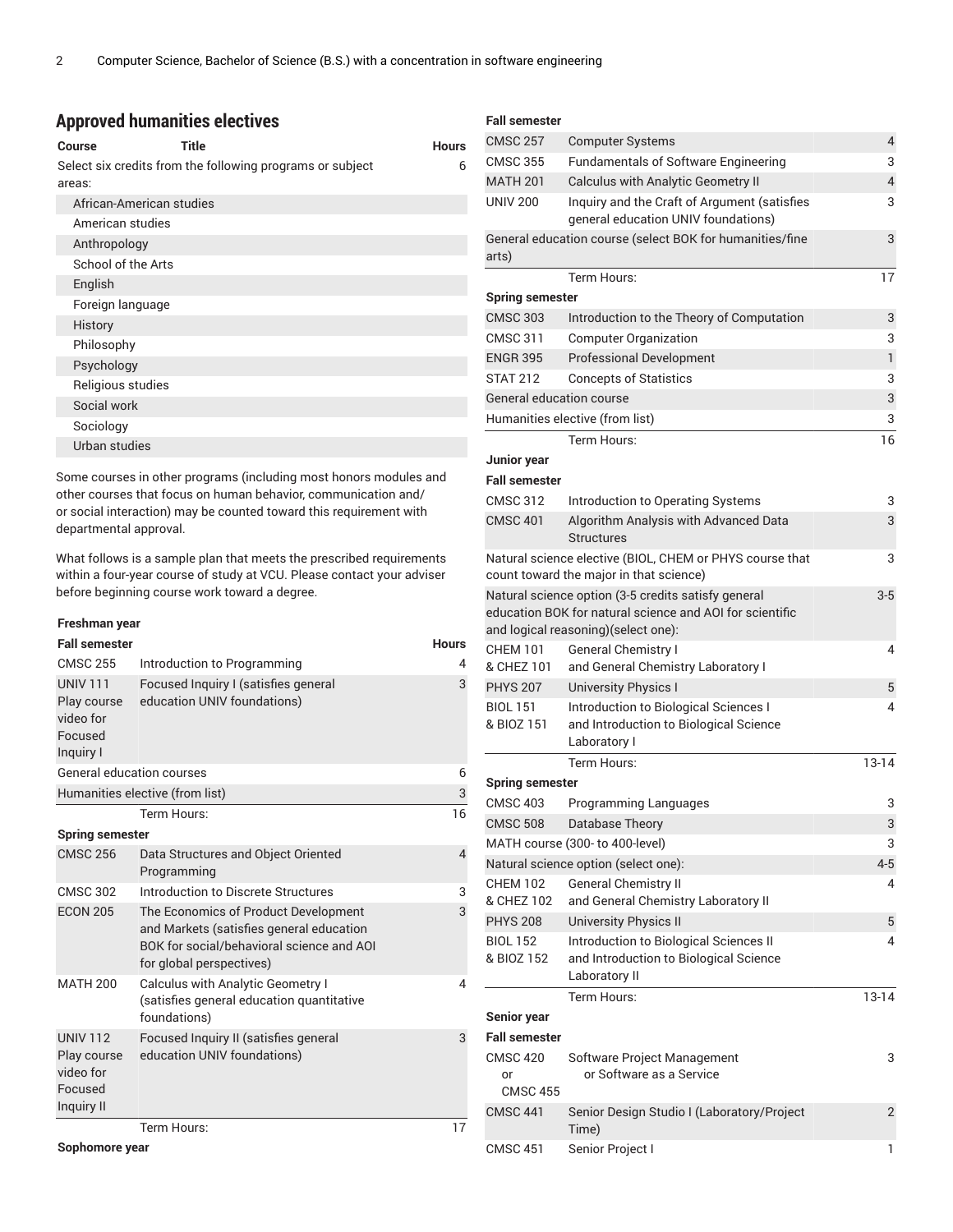| MATH course (300- to 400-level)                                                                      |                                                      | 3       |
|------------------------------------------------------------------------------------------------------|------------------------------------------------------|---------|
| Natural science elective (BIOL, CHEM or PHYS course that<br>counts toward the major in that science) |                                                      | 3       |
|                                                                                                      | Term Hours:                                          | 12      |
| <b>Spring semester</b>                                                                               |                                                      |         |
| <b>CMSC 425</b>                                                                                      | Introduction to Software Analysis and<br>Testing     | 3       |
| <b>CMSC 440</b>                                                                                      | Data Communication and Networking                    | 3       |
| <b>CMSC 442</b>                                                                                      | Senior Design Studio II (Laboratory/Project<br>Time) | 2       |
| <b>CMSC 452</b>                                                                                      | Senior Project II                                    | 1       |
| <b>CMSC 475</b>                                                                                      | Design and Implementation of User<br>Interfaces      | 3       |
| Open electives                                                                                       |                                                      | $2 - 4$ |
|                                                                                                      | Term Hours:                                          | 16      |
| Total Hours:                                                                                         |                                                      | 120-122 |

## **The minimum number of credit hours required for this degree is 120.**

What follows is a sample plan that meets the prescribed requirements within a four-year course of study at VCU. Please contact your adviser before beginning course work toward a degree.

# **Accelerated B.S. and M.S.**

The accelerated B.S. and M.S. program allows qualified students to earn both the B.S. and M.S. in Computer Science in a minimum of five years by completing approved graduate courses during the senior year of their undergraduate program. Students in the program may count up to six hours of graduate courses toward both the B.S. and M.S. degrees. Thus, the two degrees may be earned with a minimum of 144 credits rather than the 150 credits necessary if the two degrees are pursued separately.

The program is designed to develop skills and educate computer science students to be major contributors in the computing industry. The graduate program in computer science provides state-of-the-art education through the use of didactic courses to those students who wish to further their knowledge and careers within the computing industry. The program emphasizes continuing self-development and broadening of the knowledge of individuals currently engaged in science, technology and engineering-related fields. It also prepares persons who have completed undergraduate majors in these fields for entry into a career in the numerous areas that use computing technology. Both the theoretical and applied aspects of computer science are emphasized in this program.

# **Entrance to the accelerated program**

Interested undergraduate students should consult with their adviser as early as possible to receive specific information about the accelerated program, determine academic eligibility and submit (no later than two semesters prior to graduating with a baccalaureate degree, that is, before the end of the spring semester of their junior year) an Accelerated Program Declaration Form to be approved by the graduate program director. Limited spaces may be available in the accelerated program. Academically qualified students may not receive approval if capacity has been reached.

Minimum qualifications for entrance to this accelerated program include completion of 30 undergraduate credit hours including six computer science courses **CMSC 255**, **CMSC 256**, **CMSC 257**, **CMSC 302**, **CMSC 303** and **CMSC 311**; an

overall GPA of 3.0; and a GPA of 3.4 in the six courses identified above. Successful applicants would enter the program in the fall semester of their senior year.

Once enrolled in the accelerated program, students must meet the standards of performance applicable to graduate students as described in the "**Satisfactory academic progress**" section of the Graduate Bulletin, including maintaining a 3.0 GPA. Guidance to students admitted to the accelerated program is provided by both the undergraduate computer science adviser and the faculty adviser to the graduate program.

# **Admission to the graduate program**

Entrance to the accelerated program enables the student to take the approved shared courses that will apply to the undergraduate and graduate degrees. However, entry into an accelerated program via an approved Accelerated Program Declaration Form does not constitute application or admission into the graduate program. Admission to the graduate program requires a separate step that occurs through a formal application to the master's program, which is submitted through Graduate Admissions no later than a semester prior to graduation with the baccalaureate degree, that is, before the end of the fall semester of the senior year. In order to continue pursuing the master's degree after the baccalaureate degree is conferred, accelerated students must follow the admission to graduate study requirements outlined in the VCU Bulletin. Three reference letters (including one from the computer science undergraduate program director and at least one more from a computer science faculty member) must accompany the application. Students who do not meet the minimum GPA requirements may submit GRE scores to receive further consideration.

# **Degree requirements**

The Bachelor of Science in Computer Science degree will be awarded upon completion of a minimum of 120 credits and the satisfactory completion of all undergraduate degree requirements as stated in the Undergraduate Bulletin.

A maximum of 12 graduate credits may be taken prior to completion of the baccalaureate degree. At most, six of these graduate credits will substitute for open elective credits for the undergraduate degree. These courses are shared credits with the graduate program, meaning that they will be applied to both undergraduate and graduate degree requirements.

The graduate computer science courses that may be taken as an undergraduate, once a student is admitted to the program, are:

| Course                | Title                                                                 | <b>Hours</b> |
|-----------------------|-----------------------------------------------------------------------|--------------|
| shared credits is 12. | Use course picker to select shared courses. Maximum for               |              |
| <b>CMSC 501</b>       | <b>Advanced Algorithms</b>                                            | 3            |
| <b>CMSC 502</b>       | Parallel Algorithms                                                   | 3            |
| <b>CMSC 510</b>       | <b>Regularization Methods for Machine</b><br>Learning                 | 3            |
| <b>CMSC 516</b>       | Advanced Natural Language<br>Processing                               | 3            |
| <b>CMSC 525</b>       | Introduction to Software Analysis,<br><b>Testing and Verification</b> | 3            |
| <b>CMSC 591</b>       | Topics in Computer Science                                            | 3            |
| <b>Total Hours</b>    |                                                                       | 18           |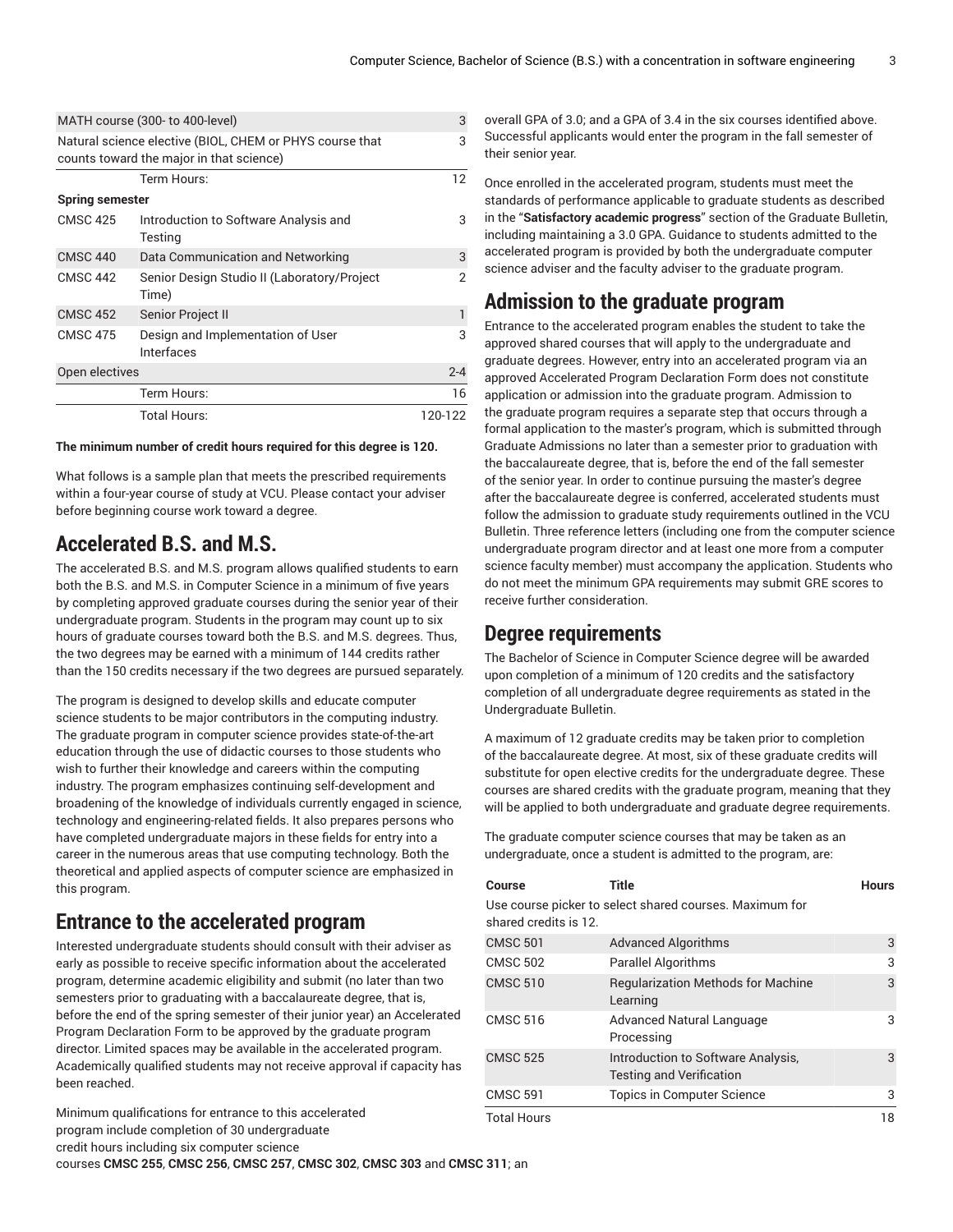# **Recommended course sequence/plan of study for students pursuing a thesis master's**

What follows is the recommended plan of study for students interested in the accelerated program beginning in the fall of the junior year prior to admission to the accelerated program in the senior year.

| Course                                                    | <b>Title</b>                                                                                                  | <b>Hours</b> |
|-----------------------------------------------------------|---------------------------------------------------------------------------------------------------------------|--------------|
| Junior year                                               |                                                                                                               |              |
| <b>Fall semester</b>                                      |                                                                                                               |              |
| <b>CMSC 312</b>                                           | Introduction to Operating Systems                                                                             | 3            |
| <b>CMSC 401</b>                                           | Algorithm Analysis with Advanced Data<br><b>Structures</b>                                                    | 3            |
|                                                           | Approved natural science elective (BIOL, CHEM or PHYS<br>course that counts toward the major in that science) | 3            |
| Select one of the following:                              |                                                                                                               | $4 - 5$      |
| <b>CHEM 101</b>                                           | <b>General Chemistry I</b>                                                                                    |              |
| & CHEZ 101                                                | and General Chemistry Laboratory I                                                                            |              |
| <b>PHYS 207</b>                                           | <b>University Physics I</b>                                                                                   |              |
| <b>BIOL 151</b><br>& BIOZ 151                             | Introduction to Biological Sciences I<br>and Introduction to Biological Science<br>Laboratory I               |              |
|                                                           | Contact undergraduate and graduate program directors                                                          |              |
| Term Hours:                                               |                                                                                                               | $13 - 14$    |
| Spring semester                                           |                                                                                                               |              |
| <b>CMSC 403</b>                                           | Programming Languages                                                                                         | 3            |
| <b>CMSC 508</b>                                           | Database Theory                                                                                               | 3            |
| MATH upper-level (300 to 400)                             |                                                                                                               | 3            |
| Select one of the following:                              |                                                                                                               | $4 - 5$      |
| <b>CHEM 102</b><br>& CHEZ 102                             | <b>General Chemistry II</b><br>and General Chemistry Laboratory II                                            |              |
| <b>PHYS 208</b>                                           | <b>University Physics II</b>                                                                                  |              |
| <b>BIOL 152</b><br>& BIOZ 152                             | Introduction to Biological Sciences II<br>and Introduction to Biological Science<br>Laboratory II             |              |
|                                                           | Secure approval from undergraduate program director                                                           |              |
| Apply to the M.S. program                                 |                                                                                                               |              |
| Term Hours:                                               |                                                                                                               | $13 - 14$    |
| <b>Senior year</b>                                        |                                                                                                               |              |
| <b>Fall semester</b>                                      |                                                                                                               |              |
| <b>CMSC 451</b>                                           | Senior Project I                                                                                              | 3            |
| MATH upper-level (300 to 400)                             |                                                                                                               | 3            |
| Approved natural science elective (BIOL, CHEM or PHYS     |                                                                                                               | 3            |
|                                                           | course that counts toward the major in that science)                                                          |              |
| <b>CMSC 501</b>                                           | <b>Advanced Algorithms</b>                                                                                    | 3            |
| <b>CMSC 516</b>                                           | Advanced Natural Language<br>Processing                                                                       | 3            |
| Term Hours:                                               |                                                                                                               | 15           |
| Spring semester                                           |                                                                                                               |              |
| <b>CMSC 440</b>                                           | Data Communication and Networking                                                                             | 3            |
| <b>CMSC 452</b>                                           | Senior Project II                                                                                             | 3            |
| <b>CMSC 525</b>                                           | Introduction to Software Analysis,<br>Testing and Verification (counts toward<br>B.S. and M.S.)               | 3            |
| Fourth graduate course (counts toward B.S. and M.S.)<br>3 |                                                                                                               |              |

| Choose the M.S. thesis adviser |                                                      |    |
|--------------------------------|------------------------------------------------------|----|
| Term Hours:                    |                                                      | 12 |
| <b>Fifth year</b>              |                                                      |    |
| Fall semester                  |                                                      |    |
| <b>CMSC 697</b>                | Directed Research                                    | 3  |
|                                | M.S. foundational area courses (theory and systems)  | 6  |
| Term Hours:                    |                                                      | 9  |
| Spring semester                |                                                      |    |
| <b>CMSC 697</b>                | Directed Research                                    | 6  |
|                                | M.S. foundational area course (applied) <sup>1</sup> | 3  |
| Term Hours:                    |                                                      | 9  |
|                                |                                                      |    |

See the Graduate Bulletin for the list of theory, systems and applied foundational area courses.

# **Recommended course sequence/plan of study for students pursuing a non-thesis master's**

What follows is the recommended plan of study for students interested in the accelerated program beginning in the fall of the junior year prior to admission to the accelerated program in the senior year.

| Course                                                  | <b>Title</b>                                                                                                  | <b>Hours</b> |
|---------------------------------------------------------|---------------------------------------------------------------------------------------------------------------|--------------|
| Junior year                                             |                                                                                                               |              |
| <b>Fall semester</b>                                    |                                                                                                               |              |
| <b>CMSC 312</b>                                         | Introduction to Operating Systems                                                                             | 3            |
| <b>CMSC 401</b>                                         | Algorithm Analysis with Advanced Data<br><b>Structures</b>                                                    | 3            |
|                                                         | Approved natural science elective (BIOL, CHEM or PHYS<br>course that counts toward the major in that science) | 3            |
| Select one of the following:                            |                                                                                                               | 4-5          |
| <b>CHEM 101</b><br>& CHEZ 101                           | General Chemistry I<br>and General Chemistry Laboratory I                                                     |              |
| <b>PHYS 207</b>                                         | <b>University Physics I</b>                                                                                   |              |
| <b>BIOL 151</b><br>& BIOZ 151                           | Introduction to Biological Sciences I<br>and Introduction to Biological Science<br>Laboratory I               |              |
|                                                         | Contact undergraduate and graduate program directors                                                          |              |
| Term Hours:                                             |                                                                                                               | $13 - 14$    |
| Spring semester                                         |                                                                                                               |              |
| <b>CMSC 403</b>                                         | <b>Programming Languages</b>                                                                                  | 3            |
| <b>CMSC 508</b>                                         | Database Theory                                                                                               | 3            |
| MATH upper-level (300 to 400)                           |                                                                                                               | 3            |
| Select one of the following:                            |                                                                                                               | $4 - 5$      |
| <b>CHEM 102</b><br>& CHEZ 102                           | <b>General Chemistry II</b><br>and General Chemistry Laboratory II                                            |              |
| <b>PHYS 208</b>                                         | <b>University Physics II</b>                                                                                  |              |
| <b>BIOL 152</b><br>& BIOZ 152                           | Introduction to Biological Sciences II<br>and Introduction to Biological Science<br>Laboratory II             |              |
| Term Hours:                                             |                                                                                                               | $13-14$      |
| Secure approval from the undergraduate program director |                                                                                                               |              |
| Apply to the M.S. program                               |                                                                                                               |              |
| <b>Senior year</b>                                      |                                                                                                               |              |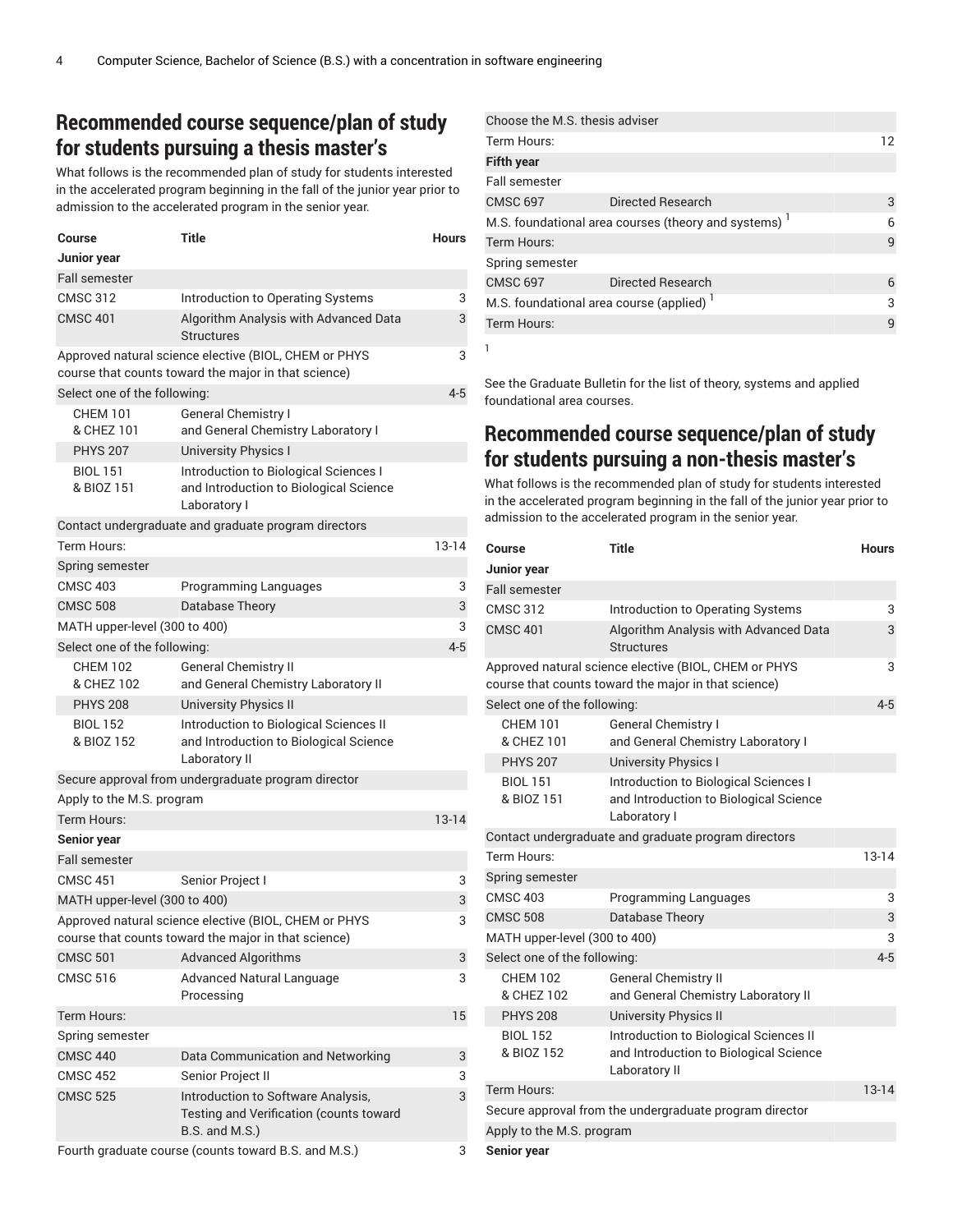Fall semester

| <b>CMSC 451</b>                                                                                              | Senior Project I                                                                                | 3  |  |
|--------------------------------------------------------------------------------------------------------------|-------------------------------------------------------------------------------------------------|----|--|
| MATH upper-level (300 to 400)                                                                                |                                                                                                 |    |  |
| Approved natural science elective (BIOL, CHEM or PHYS<br>course that count toward the major in that science) |                                                                                                 |    |  |
| <b>CMSC 501</b>                                                                                              | <b>Advanced Algorithms</b>                                                                      | 3  |  |
| <b>CMSC 516</b>                                                                                              | Advanced Natural Language<br>Processing                                                         | 3  |  |
| <b>Term Hours:</b>                                                                                           |                                                                                                 | 15 |  |
| <b>Spring semester</b>                                                                                       |                                                                                                 |    |  |
| <b>CMSC 440</b>                                                                                              | Data Communication and Networking                                                               | 3  |  |
| <b>CMSC 452</b>                                                                                              | Senior Project II                                                                               | 3  |  |
| <b>CMSC 525</b>                                                                                              | Introduction to Software Analysis,<br>Testing and Verification (counts toward<br>B.S. and M.S.) | 3  |  |
|                                                                                                              | Fourth graduate course (counts toward B.S. and M.S.)                                            | 3  |  |
| Term Hours:                                                                                                  |                                                                                                 | 12 |  |
| <b>Fifth year</b>                                                                                            |                                                                                                 |    |  |
| <b>Fall semester</b>                                                                                         |                                                                                                 |    |  |
| M.S. foundational area courses (theory, systems and applied)                                                 |                                                                                                 |    |  |
| Term Hours:                                                                                                  |                                                                                                 | 9  |  |
| Spring semester                                                                                              |                                                                                                 |    |  |
| Graduate didactic course work                                                                                |                                                                                                 |    |  |
| Term Hours:                                                                                                  |                                                                                                 |    |  |

1

See the Graduate Bulletin for the list of theory, systems and applied foundational area courses.

# **CMSC 101. Introduction to Computer Science. 3 Hours.**

Semester course; 3 lecture hours. 3 credits. Prerequisite: MATH 139 or MATH 141 with a minimum grade of C. An introduction to the work of computer scientists, including an overview of current research and application areas as well as career opportunities. Topics include problem-solving, the basics of computer organization, the software engineering life cycle, research resources and social and ethical aspects of technology. Additional topics also include binary, hexadecimal, two's complement, floating point representation, ASCII and Unicode.

# **CMSC 144. Code Beats With Python. 1 Hour.**

Semester course; 2 laboratory hours. 1 credit. An introduction to computer programming in Python by teaching students to create hip hop beats. Teaches fundamental programming concepts including sequencing, syntax, variables, functions, parameters, lists, repetition and modularization. Teaches just enough music theory to ensure that student-made beats sound great, including fundamental concepts such as melody, rhythm, harmony, chord progression and orchestration. Students will complete in-class activities that reinforce class concepts and, if completed correctly, demonstrate a clear understanding of the material.

#### **CMSC 191. Topics in Computer Science. 3 Hours.**

Semester course; 3 lecture hours. 3 credits. May be repeated for credit. Prerequisite: permission of the instructor. This course will teach selected topics in computer science. See the Schedule of Classes for specific topics to be offered each semester and prerequisites.

### **CMSC 210. Computers and Programming. 3 Hours.**

Semester course; 3 lecture hours (delivered online). 3 credits. Introduction to object-oriented programming using Python. The course introduces students to structured programming logic and design techniques. The course content also includes instruction in critical thinking and problem-solving skills using contemporary tools. Specific topics include flowcharting, pseudocode and program control structures, including sequence, selection and repetition. This course is not applicable for credit toward the B.S. in Computer Science.

### **CMSC 245. Introduction to Programming Using C++. 3 Hours.**

Semester course; 3 lecture hours. 3 credits. Prerequisite: MATH 151 or satisfactory score on the Mathematical Placement Test. Students registering for CMSC 245 must have taken the VCU Mathematics Placement Test within the one-year period immediately preceding the beginning of the course. An exception to this policy is made in the case in which the stated alternative prerequisite course has been completed at VCU. Students are expected to have fundamental computer skills. Introduction to the concepts and practice of structured programming using C++. Problem-solving, top-down design of algorithms, objects, basic C++ syntax, control structures, functions and arrays. This course is intended for engineering majors.

#### **CMSC 246. Advanced Programming Using C++. 3 Hours.**

Semester course; 3 lecture hours. 3 credits. Prerequisite: CMSC 245. Advanced programming in C++. Topics include program design, objects, classes, inheritance, files, strings, linked lists, stacks, queues, binary trees, recursion, and basic searching and sorting techniques. This course is intended for engineering majors.

### **CMSC 254. Introduction to Problem-solving. 4 Hours.**

Semester course; 3 lecture and 2 laboratory hours. 4 credits. Introduction to problem solving and implementation of solutions using Python. The course introduces students to concepts and practice of structured programming, problem-solving, top-down design of algorithms, a Python language syntax, control structures and arrays. The course content also includes instruction in critical-thinking and problem-solving skills using contemporary tools. Specific topics include flowcharting, pseudocode and program control structures, including sequence, selection, repetition and modularization.

# **CMSC 255. Introduction to Programming. 4 Hours.**

Semester course; 3 lecture and 2 laboratory hours. 4 credits. Prerequisite: calculus-level placement on the VCU Mathematics Placement Test within the one-year period immediately preceding enrollment in the course, or MATH 151 or equivalent. Students are expected to have fundamental computer skills. Introduction to object-oriented programming using Java. Topics include problem-solving, top-down design of algorithms using control structures, methods, arrays, basic I/O, basic concepts of objects and classes in Java, Java classes for manipulating strings, and introduction to program testing, UML notation and integrated development environments. Students may not receive credit for both CMSC 255 and INFO 250.

**CMSC 256. Data Structures and Object Oriented Programming. 4 Hours.** Semester course; 3 lecture and 2 laboratory hours. 4 credits. Prerequisite: CMSC 255 with a minimum grade of C; corequisite: CMSC 302. Advanced programming using Java. Topics include introduction to object-oriented design, inheritance, polymorphism, exceptions, interfaces, linked lists, stacks, queues, binary trees, recursion, and basic searching and sorting techniques. Continued focus on program testing and UML notation. Students may not receive credit for both CMSC 256 and INFO 350.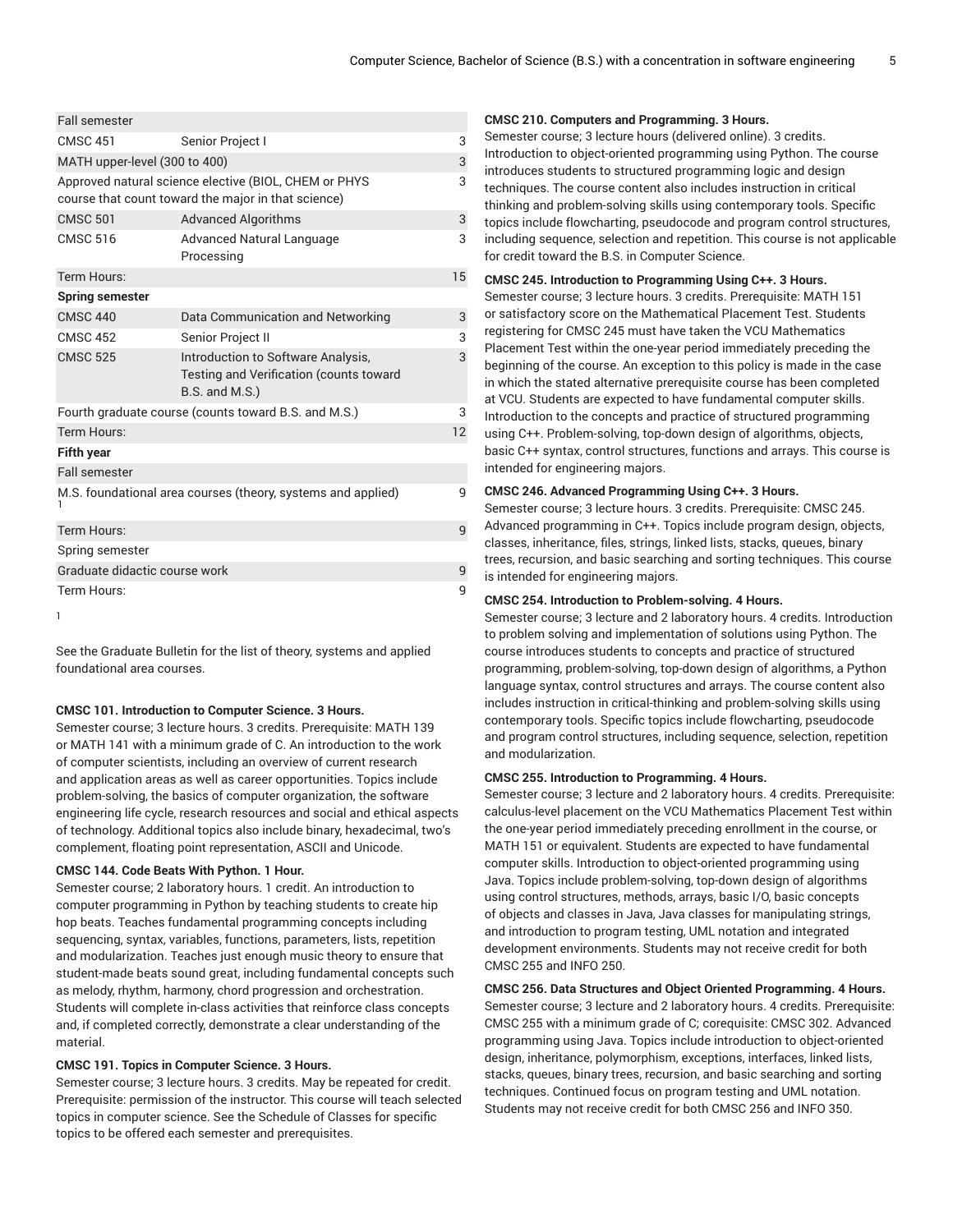# **CMSC 257. Computer Systems. 4 Hours.**

Semester course; 3 lecture and 2 laboratory hours. 4 credits. Prerequisite: CMSC 256 with a minimum grade of C. Topics include UNIX essentials; system programming in C; machine-level representation and organization of programs/data, arrays and pointers; types, structs and unions; strings; bit/byte operations; memory management; shell programming; input/output, including file handling; debugging; signals; network programming using sockets; program concurrency using forks and threads; experiments on program performance and optimization techniques.

### **CMSC 302. Introduction to Discrete Structures. 3 Hours.**

Semester course; 3 lecture hours. 3 credits. Prerequisite: CMSC 255 with minimum grade of C. Logic and proofs, sets, functions, sequences and sums, relations, graphs, trees, induction and recursion, advanced counting technique (recurrences).

### **CMSC 303. Introduction to the Theory of Computation. 3 Hours.**

Semester course; 3 lecture hours. 3 credits. Prerequisite: CMSC 302 or the equivalent with a grade of C or better. Complexity classes, grammars, automata, formal languages, Turing machines, computability.

### **CMSC 311. Computer Organization. 3 Hours.**

Semester course; 3 lecture hours. 3 credits. Prerequisite: CMSC 302 with minimum grade of C; corequisite: CMSC 257. Introduction to the basic organization of computers including elementary digital logic design, processor and arithmetic/logic unit design, data paths, memory hierarchy, I/O devices, instruction set architecture and addressing modes.

# **CMSC 312. Introduction to Operating Systems. 3 Hours.**

Semester course; 3 lecture hours. 3 credits. Prerequisite: CMSC 311 or EGRE 364. Computer systems design, I/O processing, secondary memory organization, command languages, memory management and job scheduling. Students will work in teams to design and implement an operating system simulation.

### **CMSC 320. Software Engineering and Web Development. 3 Hours.**

Semester course; 3 lecture hours (delivered online). 3 credits. Prerequisite: CMSC 210. Introduction to software engineering and web development. The course introduces students to the software development process, including design, development and testing principles. Students will apply these principles in the development of a web application. This course is not applicable for credit toward any College of Engineering degrees.

#### **CMSC 330. Data Science Skills. 3 Hours.**

Semester course; 3 lecture hours (delivered online). 3 credits. Prerequisite: CMSC 210. Introduction to data science skills. The course introduces students to the foundations of data science and the tools used to collect, analyze and represent data. Students will apply these principles in both analysis and visualization projects. This course is not applicable for credit toward any College of Engineering degrees.

# **CMSC 340. Cybersecurity Skills. 3 Hours.**

Semester course; 3 lecture hours (delivered online). 3 credits. Prerequisite: CMSC 210. Introduction to cybersecurity skills. The course introduces students to cybersecurity terminology, standards and best practices. Students will apply these practices as part of a cybersecurityfocused project. This course is not applicable for credit toward any College of Engineering degrees.

# **CMSC 355. Fundamentals of Software Engineering. 3 Hours.**

Semester course; 3 lecture hours. 3 credits. Prerequisite: CMSC 256 or EGRE 246, either with a minimum grade of C. Provides an overview of how to engineer software systems, including all stages of the software development process based on agile principles. Familiarizes students with modern software tooling and the principles of software quality and testing. Students will work in teams to gain experience in software development methodology, write specification and design documents, and develop a prototype.

# **CMSC 391. Topics in Computer Science. 3 Hours.**

Semester course; 3 lecture hours. 3 credits. May be repeated for credit. Prerequisite: permission of the instructor. This course will teach selected topics in computer science. See the Schedule of Classes for specific topics to be offered each semester and prerequisites.

#### **CMSC 401. Algorithm Analysis with Advanced Data Structures. 3 Hours.**

Semester course; 3 lecture hours. 3 credits. Prerequisites: CMSC 256 with a grade of C or better and CMSC 302 with a grade of C or better. Introduction to algorithm analysis and complexity classes. Advanced data structures topics including multiple linked lists, height-balanced trees, B-trees, hashing and graph representation; incorporating data structures into object-oriented design. Analysis of various searching and sorting algorithms. Algorithm design topics include divide-and-conquer, dynamic programming and greedy methods.

#### **CMSC 403. Programming Languages. 3 Hours.**

Semester course; 3 lecture hours. 3 credits. Prerequisites: CMSC 256 and CMSC 303, both with a minimum grade of C. Survey of representative modern programming languages. Formal definition of programming languages including specifications of syntax and semantics. Precedence, infix, prefix and postfix notation. Global properties of algorithmic languages. Sub-routines, co-routines and tasks. List processing, string manipulation, data description and simulation languages. Run-time representation of program and data structures.

# **CMSC 404. Compiler Construction. 3 Hours.**

Semester course; 3 lecture hours. 3 credits. Prerequisites: CMSC 401 and 403. A first course in compiler theory and construction. Formal description of languages, underlying theory and design techniques for compilers, lexical analysis, syntax analysis, syntax-directed translation, intermediate languages, run-time system management, code generation, code optimization, compiler-building tools.

### **CMSC 409. Artificial Intelligence. 3 Hours.**

Semester course; 3 lecture hours. 3 credits. Prerequisites: CMSC 401 with a minimum grade of C and MATH 310. Covers problem spaces, problem-solving methods, game playing, knowledge representatives, expert systems, natural language understanding.

### **CMSC 410. Introduction to Quantum Computing. 3 Hours.**

Semester course; 3 lecture hours. 3 credits. Prerequisites: CMSC 401 and MATH 310, both with a minimum grade of B. Introduction to quantum information processing: state vectors and density operators, tensor product space, unitary evolution, no-go theorems, measurement, qubit, gate model of quantum computing, quantum complexity theory, quantum error correction, quantum algorithms, and quantum machine learning.

# **CMSC 411. Computer Graphics. 3 Hours.**

Semester course; 3 lecture hours. 3 credits. Prerequisites: CMSC 355 and MATH 310. Presents mathematical techniques for graphic development and transformation, curve and surface approximation and projections, graphical languages and data structures and their implementation, graphic modeling.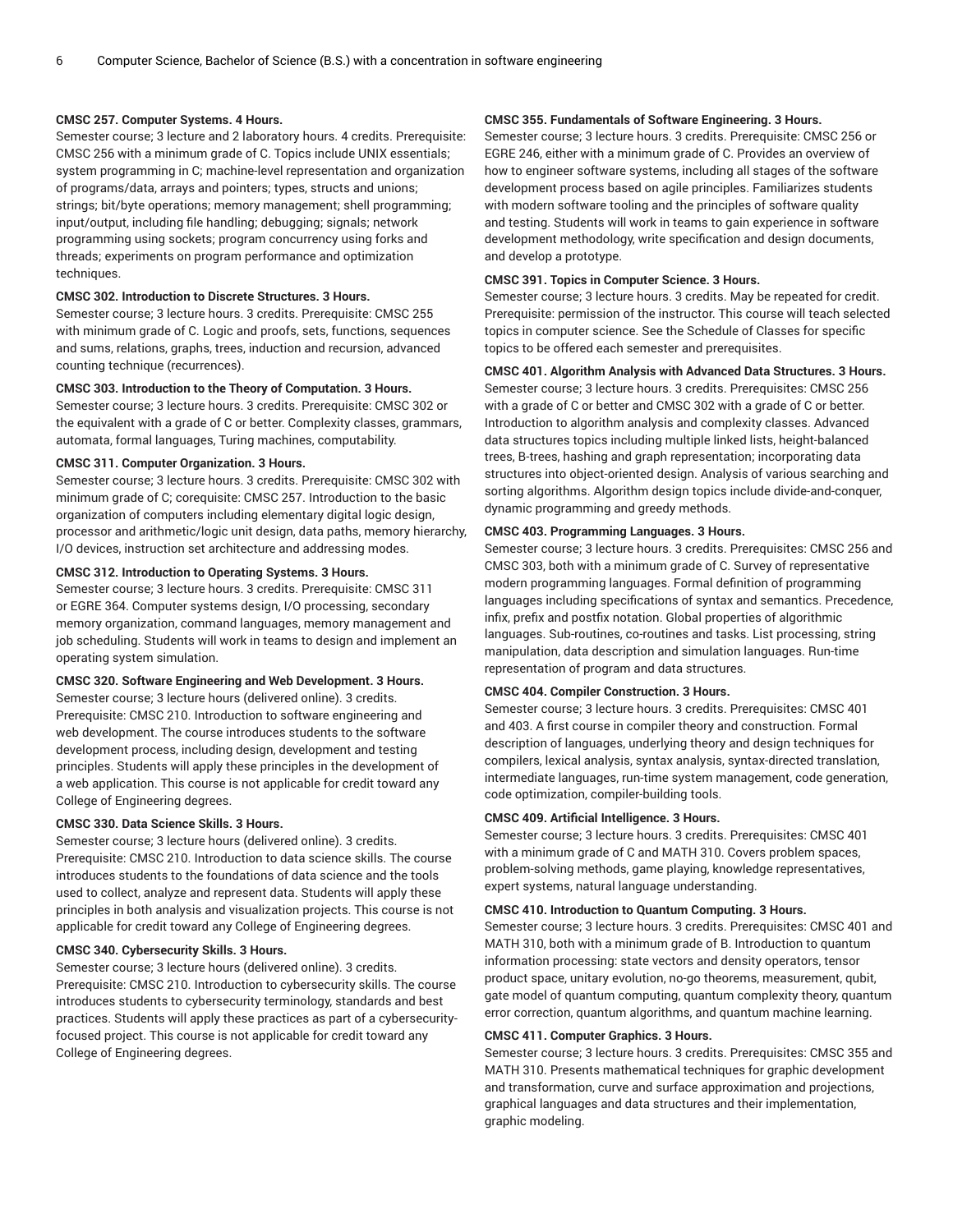# **CMSC 412. Social Network Analysis and Cybersecurity Risks. 3 Hours.**

Semester course; 3 lecture hours. 3 credits. Prerequisites: CMSC 401 with a minimum grade of C. Covers network models, link prediction and analysis, centrality measures, random networks, power-laws and preferential attachment, small world phenomenon and decentralized search, community structure, information propagation in networks, and security and privacy issues in OSNs.

## **CMSC 413. Introduction to Cybersecurity. 3 Hours.**

Semester course; 3 lecture hours. 3 credits. Prerequisite: CMSC 401 with a minimum grade of C. This course provides introduction and basic concepts of computer security, cyber attacks, cyber defense, cyber forensics and cyber ethics.

#### **CMSC 414. Computer and Network Security. 3 Hours.**

Semester course; 3 lecture hours. 3 credits. Prerequisite: CMSC 401 with a minimum grade of C. Corequisite: CMSC 312. This course covers the best practices of computer systems and network security. Key topics include security architecture, cryptographic systems and security management tools.

#### **CMSC 415. Introduction to Cryptography. 3 Hours.**

Semester course; 3 lecture hours. 3 credits. Prerequisite: CMSC 401 with a minimum grade of C. This course provides a rigorous and theoretical introduction to modern cryptography. Key topics include symmetric key encryption and authentication, public key encryption, and digital signatures.

# **CMSC 416. Introduction to Natural Language Processing. 3 Hours.**

Semester course; 3 lecture hours. 3 credits. Prerequisite: CMSC 401 with a minimum grade of C. Covers rule-based and statistical methods for creating computer programs that analyze, generate and understand human language. Topics include regular expressions and automata, context-free grammars, probabilistic classifiers, and machine learning. Word-level, syntactic and semantic processing are all considered. Application to real-world problems such as spell-checking, Web search, automatic question answering, authorship identification and developing conversational interfaces.

#### **CMSC 420. Software Project Management. 3 Hours.**

Semester course; 3 lecture hours. 3 credits. Prerequisite: CMSC 355 with a minimum grade of C. Study of the logistics of team software development. Students work in teams to gain experience in software management and develop the components of a larger software product. Topics include risk management, project planning, quality management, configuration management and software testing.

**CMSC 425. Introduction to Software Analysis and Testing. 3 Hours.**

Semester course; 3 lecture hours. 3 credits. Prerequisite: CMSC 355 with a minimum grade of C. Enrollment is restricted to majors in the computer science program. A practical introduction to testing complex software applications. An introduction to concepts and techniques used in the analysis of software, including basic and advanced control flow and data flow analyses. Using analytic results to derive test data and validate the correct implementation of programs. Advanced testing strategies including random, structural, mutation and fuzzing.

# **CMSC 428. Mobile Programming: iOS. 3 Hours.**

Semester course; 3 lecture hours. 3 credits. Prerequisite: CMSC 355, with a minimum grade of C. This course covers the fundamentals of Swift, Xcode and iOS for programming and design of iOS applications. Background in object-oriented programming and access to a computer with Xcode platform is required.

# **CMSC 435. Introduction to Data Science. 3 Hours.**

Semester course; 3 lecture hours. 3 credits. Prerequisite: CMSC 401 with a minimum grade of C. This course covers understanding, representation, storage, retrieval, preprocessing and analysis of data. Specific topics include data quality and preprocessing, database management systems, data warehouses, selected methods for scalable unsupervised and supervised data analysis, and assessment of results generated by these methods. Students will be engaged in analysis of real-life data from data preprocessing, through data analysis, to the assessment of a knowledge product.

#### **CMSC 440. Data Communication and Networking. 3 Hours.**

Semester course; 3 lecture hours. 3 credits. Prerequisite: CMSC 257 with a minimum grade of C. Enrollment is restricted to majors in the College of Engineering. This course explores computer networking, focusing on the applications and protocols that run on the Internet. Students will take a top-down approach to the layered network architecture, studying applications first and then proceeding down the network "stack" toward the physical link. Students will examine the operation of applications such as the web, FTP, e-mail and DNS. At the transport layer, students will study both connectionless UDP and connection-oriented TCP, with an indepth study of TCP operation, specifically flow control and congestion control. Data communications are explored through various data routing protocols. Additional topics include network security and wireless/mobile networking.

#### **CMSC 441. Senior Design Studio I (Laboratory/Project Time). 2 Hours.**

Semester course; 6 laboratory hours. 2 credits. Prerequisites: CMSC 355; and UNIV 200 or HONR 200 or equivalent, both with minimum grades of C. Corequisite: CMSC 451. Enrollment is restricted to computer science majors with senior standing who have 24 credits in computer science courses. A minimum of six laboratory hours per week dedicated to the execution phase of the senior design (capstone) project for the computer science major. Tasks include team meetings, brainstorming, sponsor advising, researching, designing, implementing, reviewing, testing and validating projects. Each student will participate, either individually or as part of a team, in a project or other experience approved by the course coordinator or sponsored by another computer science faculty member. Students will submit a detailed written description of their proposed project or experience and will present orally some aspect of what they have learned and/or done during the semester. This course cannot be counted as upper-level CMSC electives for students graduating under bulletins prior to 2008-09.

**CMSC 442. Senior Design Studio II (Laboratory/Project Time). 2 Hours.** Semester course; 6 laboratory hours. 2 credits. Prerequisites: CMSC 441, CMSC 451 and CMSC 508, each with a minimum grade of C. Corequisite: CMSC 452. Enrollment is restricted to computer science majors with senior standing who have 24 credits in computer science courses. A minimum of six laboratory hours per week dedicated to the execution phase of the senior design (capstone) project for the computer science major. Tasks include team meetings, brainstorming, sponsor advising, researching, designing, implementing, reviewing, testing and validating projects. Each student will participate, either individually or as part of a team, in a project or other experience approved by the course coordinator or sponsored by another computer science faculty member. Students must continue on the same project that was started in CMSC 441 and CMSC 451. A final project report and presentation are due at the conclusion of the two-semester project or experience. This course cannot be counted as upper-level CMSC electives for students graduating under bulletins prior to 2008-09.